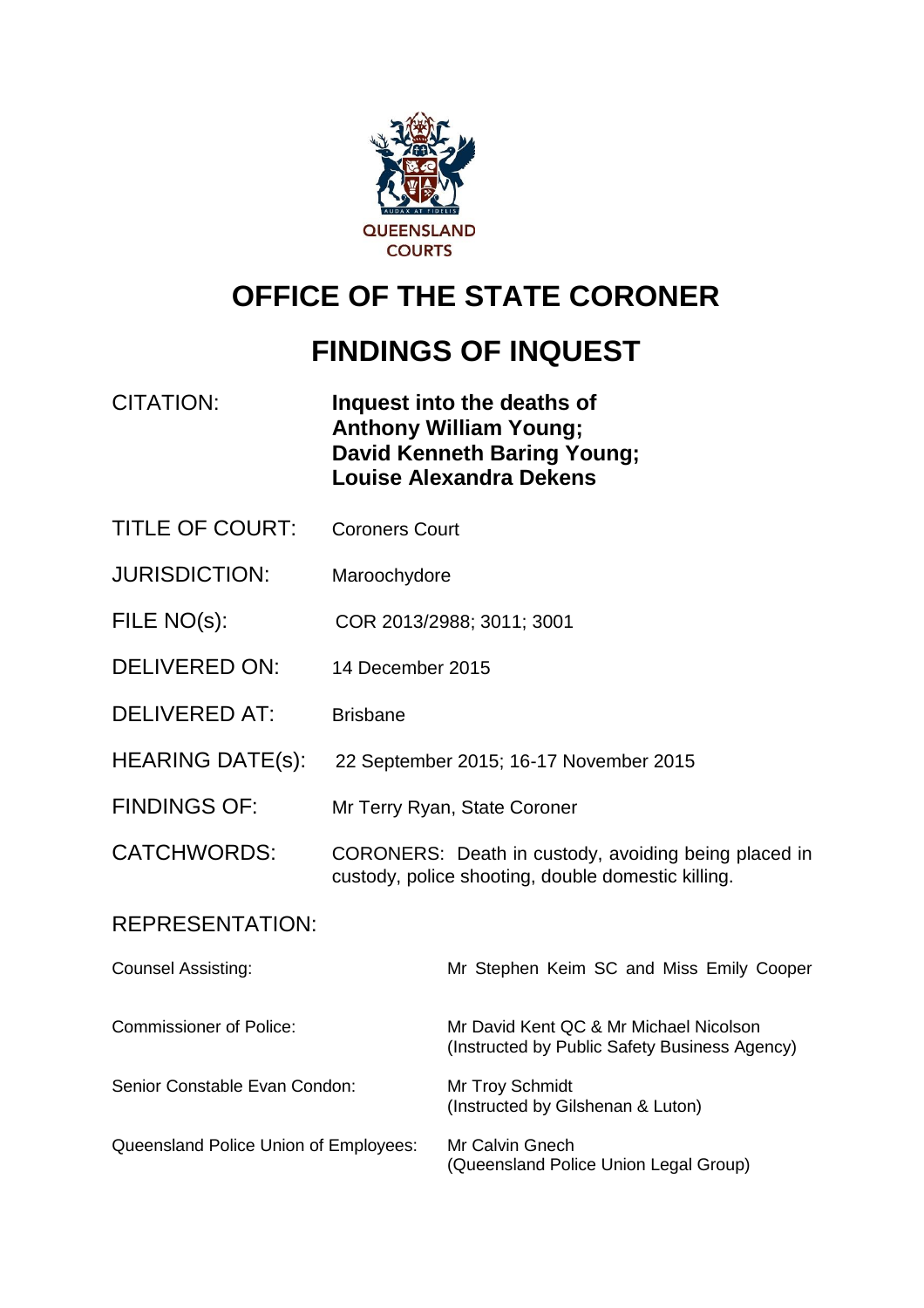## Contents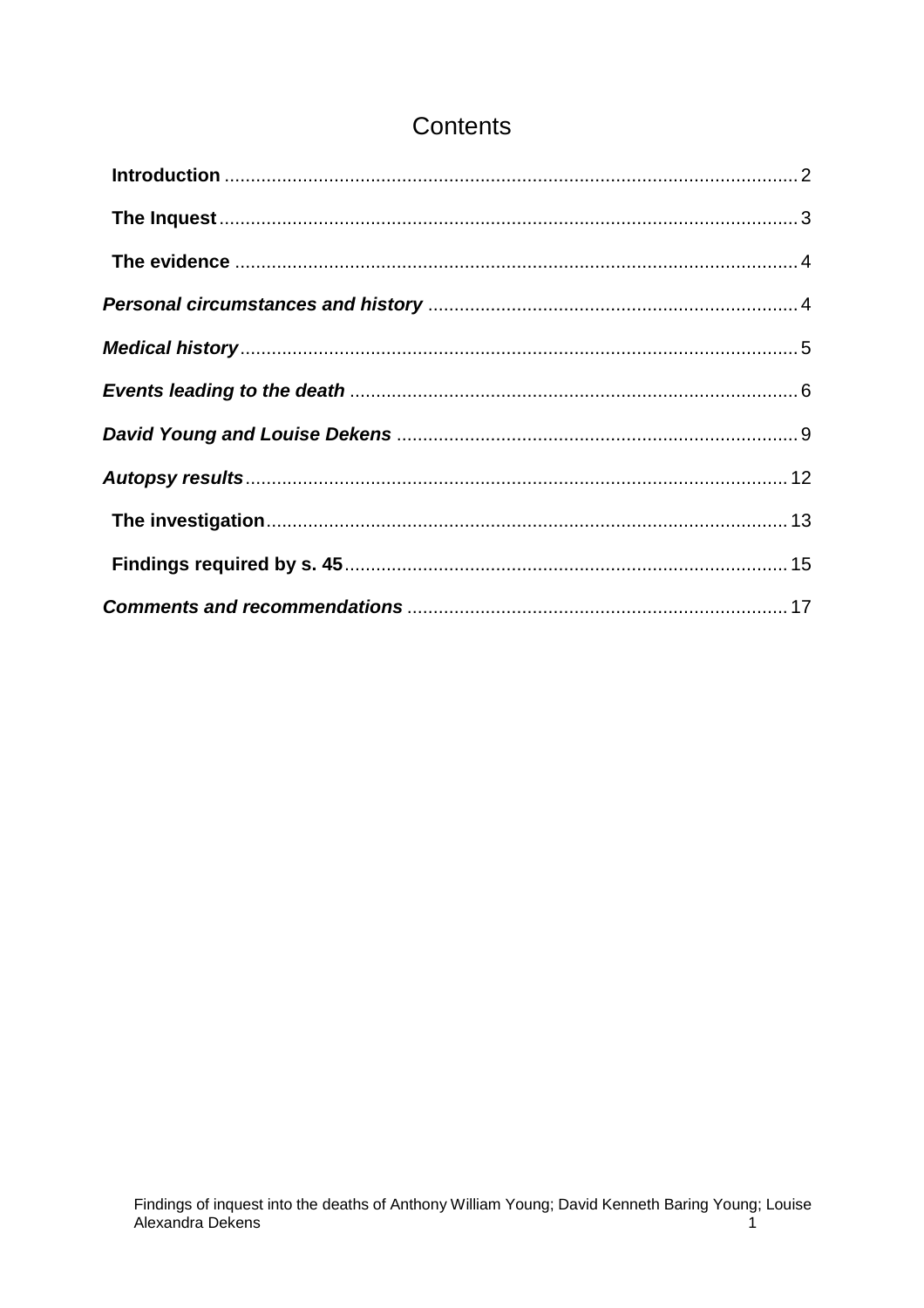# <span id="page-2-0"></span>**Introduction**

- 1. Between August 2013 and November 2014, officers from the Queensland Police Service (QPS), acting in the course of their duties, shot and killed five men in separate incidents.
- 2. The incidents occurred at the Sunshine Coast (2), Brisbane (2), and the Gold Coast. In particular, three of the deaths occurred over the period of one week, from 18 November 2014 – 24 November 2014.
- 3. The functions of the QPS, as set out in the *Police Service Administration Act 1990,* include:
	- the preservation of peace and good order;
	- the protection of all communities in the State;
	- the prevention of crime;
	- the detection of offenders and bringing of offenders to justice; and
	- upholding of the law generally.
- 4. The community has high expectations of police, particularly in times of crisis. All operational police are trained in a range of 'use of force' options, including equipment such as firearms, to assist in the performance of their functions. However, the community expects that police will act lawfully and professionally in the exercise of their duties, and in accordance with operational policies and training.
- 5. The use of firearms by police, particularly when that use results in a death has the capacity to affect the trust and confidence that the community has in the police. A death in these circumstances raises many issues, including:
	- public scrutiny and suspicion of the circumstances of the death;
	- emotional trauma for the police officers involved;
	- emotional trauma for the family of the deceased person;
	- the degree to which the use of firearms by police is controlled by appropriate safeguards;
	- decision-making by police officers in critical incidents; including whether other use of force options could have been deployed.
- 6. The *Coroners Act 2003* recognises the need for public scrutiny and accountability where a citizen is shot by the police by requiring all deaths in custody to be investigated by the State Coroner. The Act requires that an inquest be held into such deaths.
- 7. These findings concern the circumstances of the deaths of three individuals in tragic circumstances. One of the deaths was the result of a police shooting, the other two as a result of stabbing inflicted by the man shot by police. Findings pursuant to s. 45 in relation to each of these cases will be made in the first phase of this inquest. In the second phase, during 2016, I will hear evidence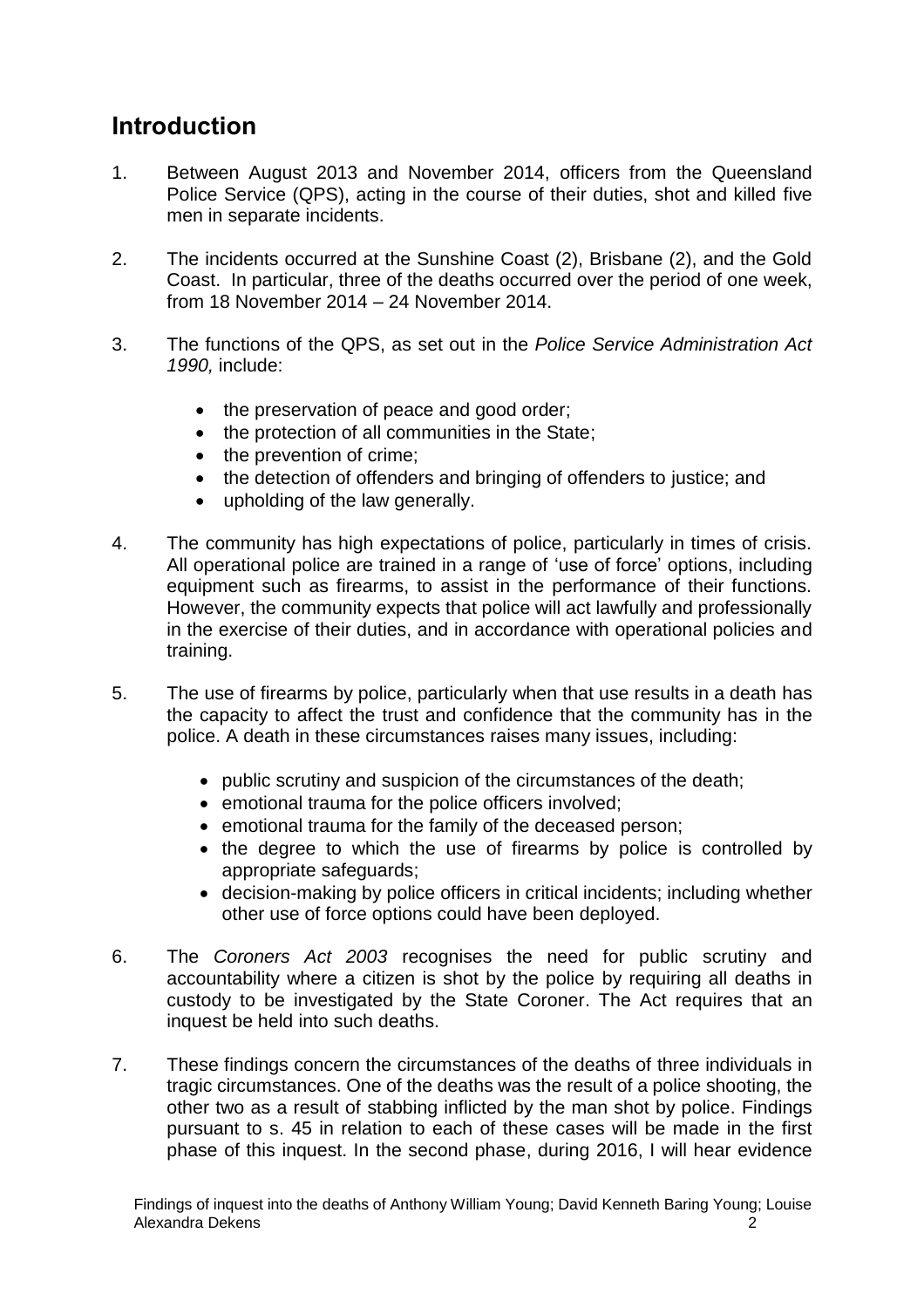concerning what recommendations, if any, should be made to help prevent deaths occurring in similar circumstances in future.

- 8. The full list of issues considered as part of the inquest into these three deaths is attached to these findings. These findings do not consider all issues. The findings:
	- confirm the identity of the deceased persons, how they died, the place and medical cause of their deaths
	- clarify the circumstances leading up to the deaths
	- consider the appropriateness of the actions of attending police; and
	- consider the adequacy of the investigation into the deaths.

### <span id="page-3-0"></span>**The inquest**

- 9. Anthony Young's death was reported as a death in custody under the *Coroners Act 2003*. He died while he was trying to avoid being put into custody. In those circumstances an inquest must be held.
- 10. After Anthony's death, the bodies of his brother, David Young, and David's partner, Louise Dekens, were located inside the home where all three lived. They were clearly deceased. David and Louise's deaths were the subject of a separate homicide investigation which concluded that Anthony Young caused their deaths.
- 11. Given the connection between their deaths and Anthony's death, I considered it appropriate to extend the inquest to include David and Louise's deaths.
- 12. An inquest was held at Maroochydore on 16 and 17 November 2015. All of the statements, records of interview, photographs and materials gathered during the investigation were tendered at the inquest.
- 13. Senior Counsel Assisting, Mr Keim SC proposed that all evidence be tendered and that oral evidence be heard from the following witnesses:
	- Detective Inspector David Hickey
	- Russell Evans
	- Senior Constable Evan Condon
	- Constable Jason Jupp
- 14. I consider that the evidence tendered in addition to the oral evidence was sufficient for me to make the necessary findings under s. 45 of the *Coroners Act 2003*.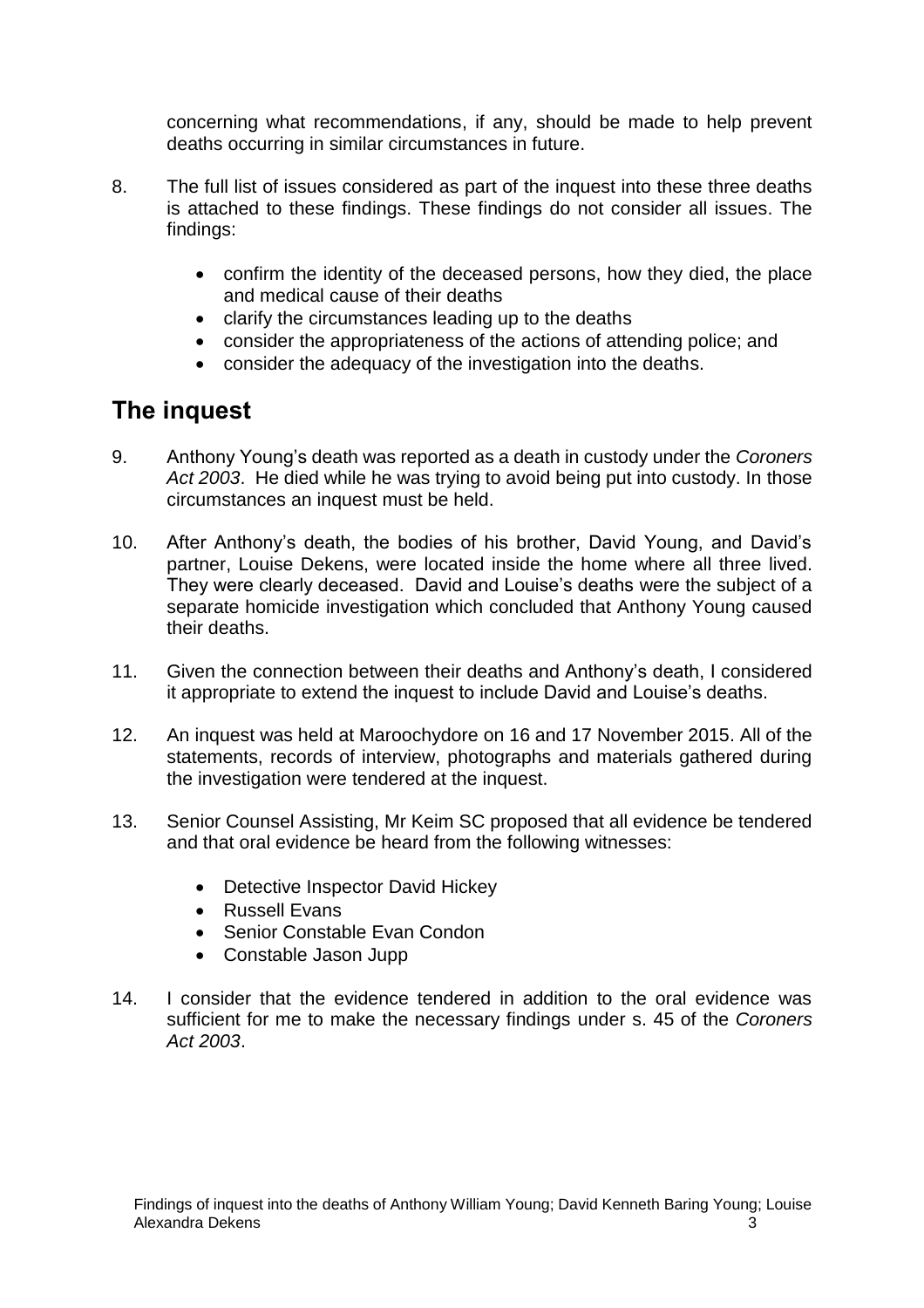# <span id="page-4-0"></span>**The evidence**

### <span id="page-4-1"></span>*Personal circumstances and history*

- 15. At the time of his death, Anthony Young was aged 42 years. He was living at 96 Yandina-Coolum Road, Coolum with his older brother, David Young, and David's partner, Louise Dekens, and their 12 year old daughter, A. He had been residing in a self-contained flat built by David. The flat could be accessed from the garage and from within the house. He had lived there for approximately 10 months, after separating from his partner of several years.
- 16. David Young was self-employed as a carpenter and Louise Dekens worked casually in Coolum. Her primary focus was on caring for their daughter. David and Louise had been in a relationship since 1997. David and Louise both enjoyed good health, and were popular and valued members of their families and the local community.
- 17. Anthony was unemployed and in receipt of a disability pension for a neck injury he received after an altercation with security officers at a local bar in June 2010. On this occasion, two knives were located in Anthony's jeans by attending police officers. He was subsequently prosecuted for common assault, possession of a knife in a public place and failing to leave licensed premises. He was fined \$600.
- 18. Anthony had only two other entries recorded on his criminal history. These were for the possession and production of a dangerous drug in 2006, and wilful damage in 2009.
- 19. Anthony's mother had died when he was aged three, and his father remarried when he was aged five. He was one of four boys. His older sister had died as an infant in 1966. Anthony also had three step-siblings and he was the youngest of the seven children in the blended family. The family moved to the Sunshine Coast when he was aged ten.
- 20. One of his step-brothers, David Atkins, provided a statement that Anthony was 'like a roller coaster, up and down with his emotions'. However, he also said that he had never seen Anthony act violently towards family members.
- 21. Anthony's former partner, Cecile Geissler<sup>1</sup>, had met Anthony in 2011 and Anthony moved in with her around the middle of that year. However, she asked Anthony to move out in mid-2012 after she became concerned about his behaviour when she was about seven months pregnant. He then went to live with his brother, David. Anthony and Cecile's daughter was born in December 2012. Cecile described her relationship with Anthony as amicable and she would routinely drop their daughter off at his flat so that he could spend time with her.

 $<sup>1</sup>$  Exhibit B4</sup>

Findings of inquest into the deaths of Anthony William Young; David Kenneth Baring Young; Louise Alexandra Dekens 4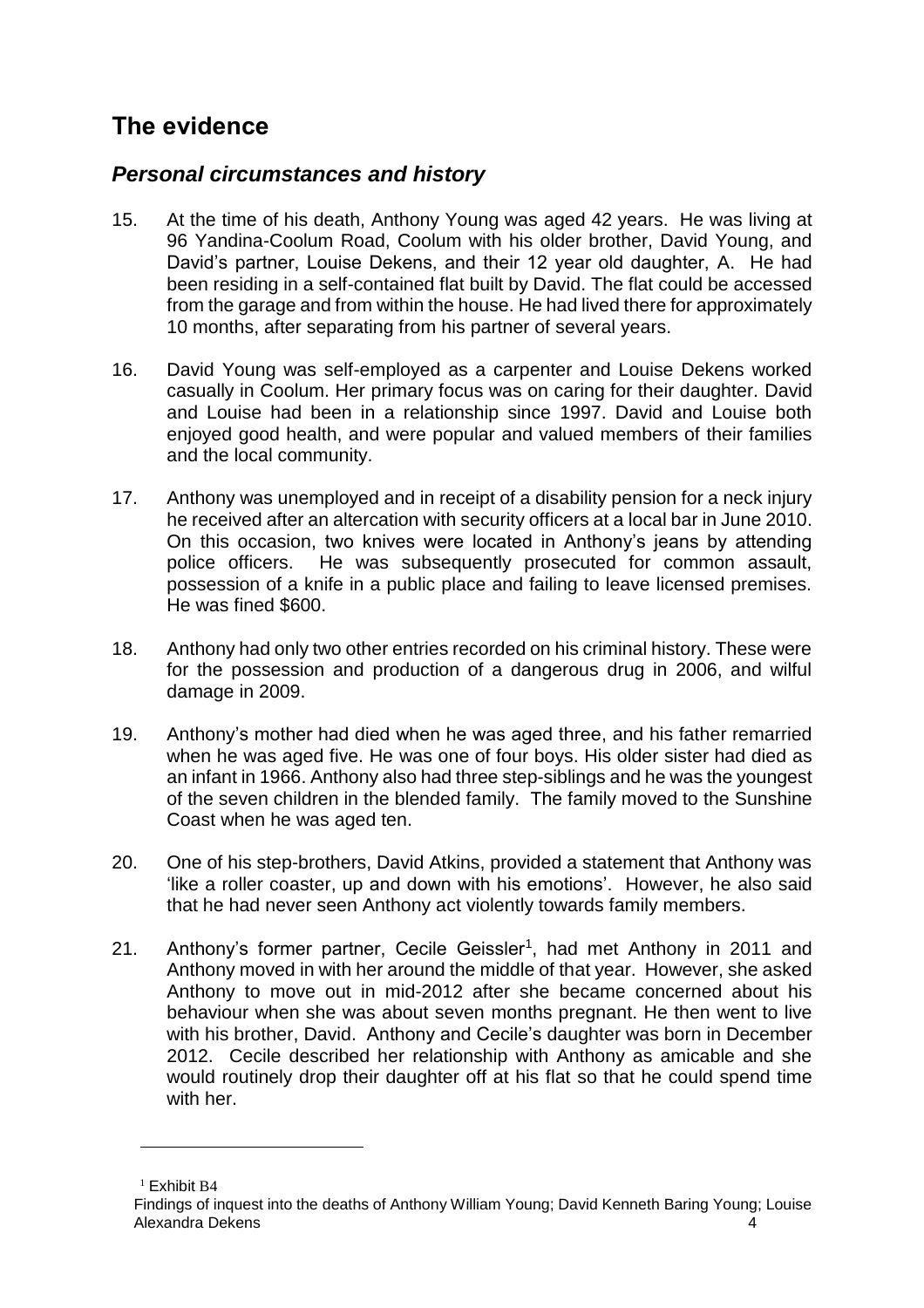22. Ms Geissler had received some odd text messages from Anthony in the days leading up to his death. One such message was received two nights beforehand asking 'who wants to kill me?' Ms Geissler also stated that there was more tension than normal between Anthony and Louise in the lead up to the incident. She said that Anthony had anger management issues. She recalled an incident between October 2011 and February 2012 where Anthony threatened a neighbour's dog with a machete.

### <span id="page-5-0"></span>*Medical history*

- 23. Anthony's step-sister, Stacey Ritchie, provided information to police suggesting that Anthony had possible mental health issues from a young age.<sup>2</sup> Her statement details her attempts to obtain professional help for Anthony. Suggestions from family members that Anthony seek professional help were inevitably met with strong resistance by him. Ms Ritchie said that she tried to take him to appointments with doctors but 'he didn't trust anyone, he wouldn't go'.
- 24. Ms Ritchie's statement indicated that she had tried to have Anthony admitted to hospital for treatment 'years ago' when he returned from living interstate but was told that, unless he was hurting himself or other persons, the hospital was unable to assist. She received the same advice from the local courthouse.
- 25. In 2010, Anthony underwent a psychiatric assessment for Centrelink purposes in order to obtain a disability pension. This was a limited assessment conducted by Dr Stephen Geoghegan.<sup>3</sup> This appears to be the only formal mental health assessment Anthony was ever subjected to. Although he had been prescribed anti-depressant medication in 2007 and 2010 he told Dr Geoghegan he had no desire to take it.
- *26.* Dr Geoghegan's assessment was that Anthony had a history of substance abuse and had a complex developmental post-traumatic stress disorder through an extremely prejudicial childhood. He recommended that he take antidepressants and undergo psychotherapy. Dr Geoghegan noted in 2010 that:

*His normal coping strategies of physically working out, surfing or defending himself through strength and fighting, are not currently available to him due to his neck injury and he is feeling increasingly vulnerable.*

*Unfortunately due to Mr Young's personality structure he is likely to have very little trust in any counsel or therapist, and would readily find fault and terminate therapy.*

 $\overline{a}$ 

*…..*

<sup>2</sup> Exhibit B5

<sup>3</sup> Exhibit C8

Findings of inquest into the deaths of Anthony William Young; David Kenneth Baring Young; Louise Alexandra Dekens 5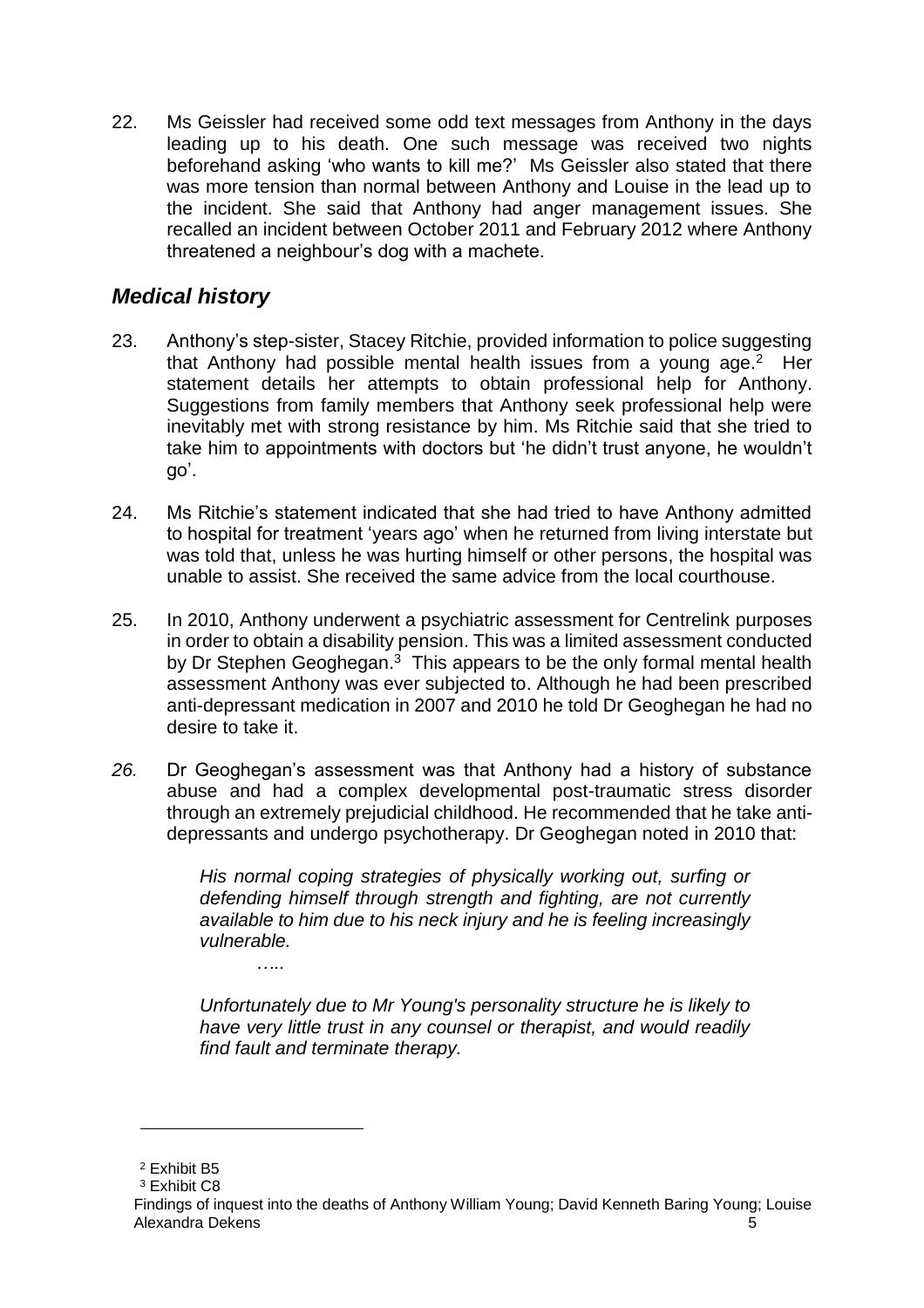- 27. Quantities of diazepam were found in Anthony's belongings after his death. His toxicology results depicted a small quantity of Midazolam and a trace of tetrahydrocannabinol, a constituent of cannabis. Mr Evans, in his evidence to the inquest, confirmed that he had not seen Anthony use cannabis for some time.
- 28. A report was obtained from Dr Natalie MacCormick of the Clinical Forensic Medicine Unit in relation to Anthony Young's medical history. <sup>4</sup> After reviewing the available medical records, Dr MacCormick concluded that it did not seem that any of the health professionals involved in Anthony's care had anticipated any homicidal risk at any stage. There was no documented evidence that he expressed any suicidal/homicidal tendencies leading up to the night of his death, and at no stage had he been diagnosed with a psychotic illness. Dr MacCormick considered that there was no obvious opportunity for intervention which may have resulted in a different outcome. I agree with that conclusion.

### <span id="page-6-0"></span>*Events leading to the death*

- 29. On the basis of the evidence before me, I am satisfied that Anthony Young's mental state was deteriorating rapidly in the lead up to the evening the deaths occurred. Tensions within the home he shared with David and Louise were increasing as a result of Anthony's increasingly irrational and angry behaviour, particularly towards Louise.
- 30. While there was no indication that David and Louise feared for their safety, they had reached the point of discussing other options for Anthony's accommodation. It is clear that while they had been prepared to tolerate Anthony's behaviour out of a sense of commitment to family, its impact on the family was causing significant distress.
- 31. Anthony's step-siblings all provided statements and these were tendered at the inquest. Stacey Ritchie's statement indicated that Anthony was happy living with David and Louise, and he was able to have his daughter stay with him at their home. On 19 August 2013 she received a text message from Anthony which read:

*Please don't hurt me anymore, I suffer every day with electric shocks through my body, constant pain. I'm just really scared and acting like I could look after myself. I'm weak and you will kill me. I hope you don't want me dead. I followed a few people thinking they were following me. I'm not dangerous to anyone. I just act tough. Have never wanted to hurt anyone, have only ever defended myself. I've just felt like I have always been looked after by you all but when on the drugs and/or drugs, very paranoid now thinking I'm losing the plot I can't remember names numbers confused I'm loosing (sic) my mind.*

<sup>4</sup> Exhibit B59

Findings of inquest into the deaths of Anthony William Young; David Kenneth Baring Young; Louise Alexandra Dekens 6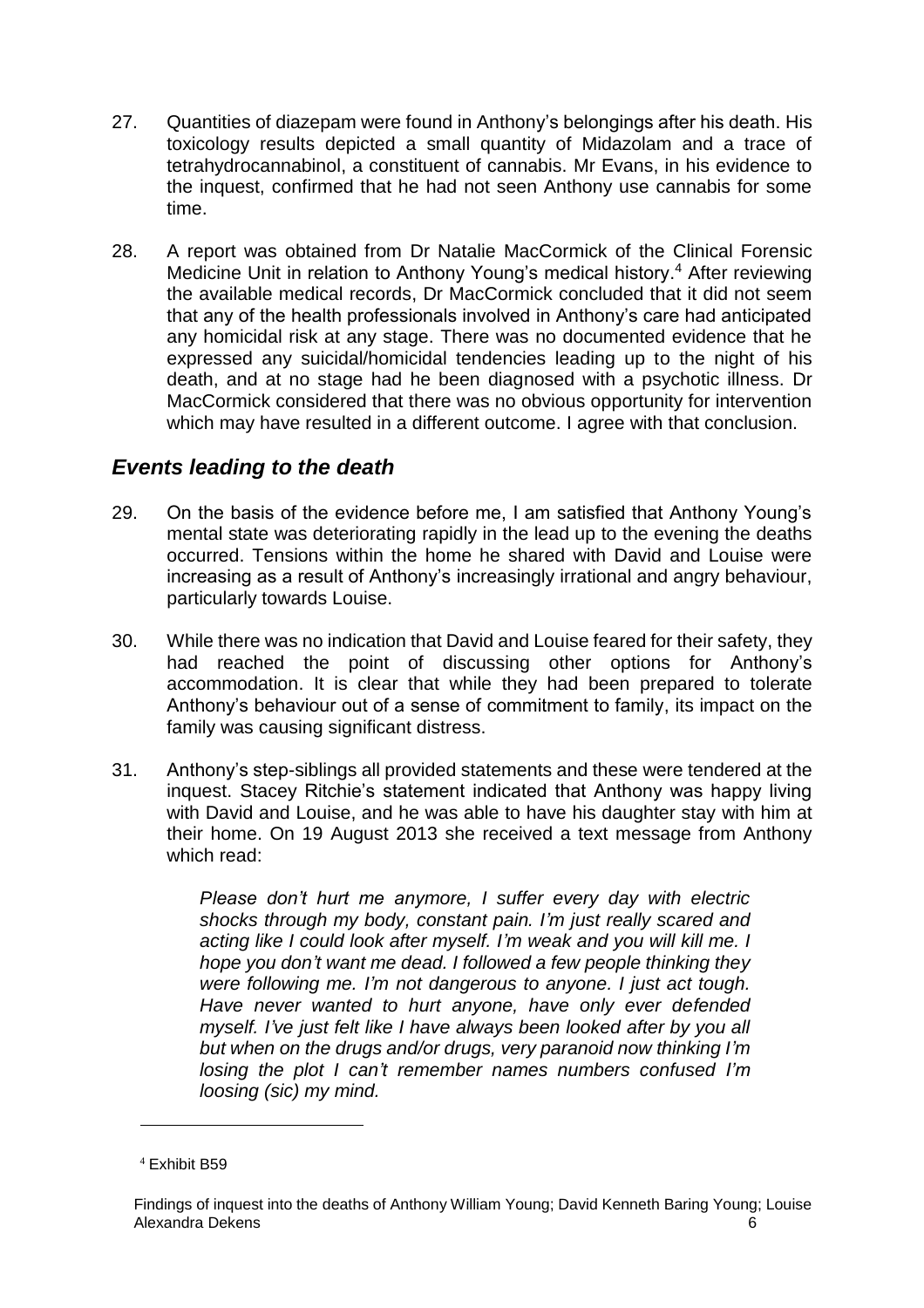- 32. Another statement was received from David Atkins. At about 7:30pm on 21 August 2011, David Atkins flew into the Brisbane International Airport. When he turned on his phone he saw a text message from Anthony. The message asked why David Atkins had killed a person who was related to David's wife and who had died in a car accident.
- 33. On seeing the message David tried to call Anthony. Anthony answered but said nothing and hung up. David then rang David Young and said that Anthony had been sending some 'delusional crap'. David asked if everything was alright and David Young said that it was. He said 'it's ok, it's quiet now'. David offered for David Young, Louise and A to get in the car and drive to his home at Minyama. David Young said 'No, it's no problem, it's all good.'
- 34. At 8:09pm on 21 August 2013 Anthony called the Child Safety After Hours Service Centre and expressed concerns about the well-being of his daughter. He also complained about Taoism and how the Chinese were taking over Australia. At 8:25pm he called Crime Stoppers reporting a Chinese sex cult was taking over Australia. At 9:00pm he rang the National Security Hotline, but no discussion was held with an operator.
- 35. Communications with 000 began at 9:52pm on 21 August 2013 when Sunshine Coast Police Communications received a call from Anthony Young. He was calm but was talking about a sex cult from China attempting to take over Australia. The call ended at 9:58pm. I have reviewed the transcript of that call, which was tendered at the inquest. The call taker advised Anthony that she would arrange for police to visit him to see how he was going.
- 36. From 10:00pm, a series of 000 calls was received by police. Each call related to an incident at 96 Yandina-Coolum Road, Coolum. The calls were from various neighbours and made reference to screams of racial abuse, persons having been stabbed and, later, shots being fired.
- 37. Two first response police officers were tasked to attend the house on the basis of a Code 2 urgency. The officers were Senior Constable Evan Condon and a first year constable with eight months experience, Jason Jupp. I heard from both officers at the inquest. They each started their shifts at 10:00pm.
- 38. Constable Jupp gave evidence that he would arrive at the station at around 9:30pm to prepare for a shift. Constable Jupp was wearing a body worn MUVI brand camera he personally owned, and had a full complement of accoutrements including a Taser. Senior Constable Condon did not have a Taser as he was not able to access the relevant safe before leaving the station. They arrived at the Young-Dekens' house at 10:06pm.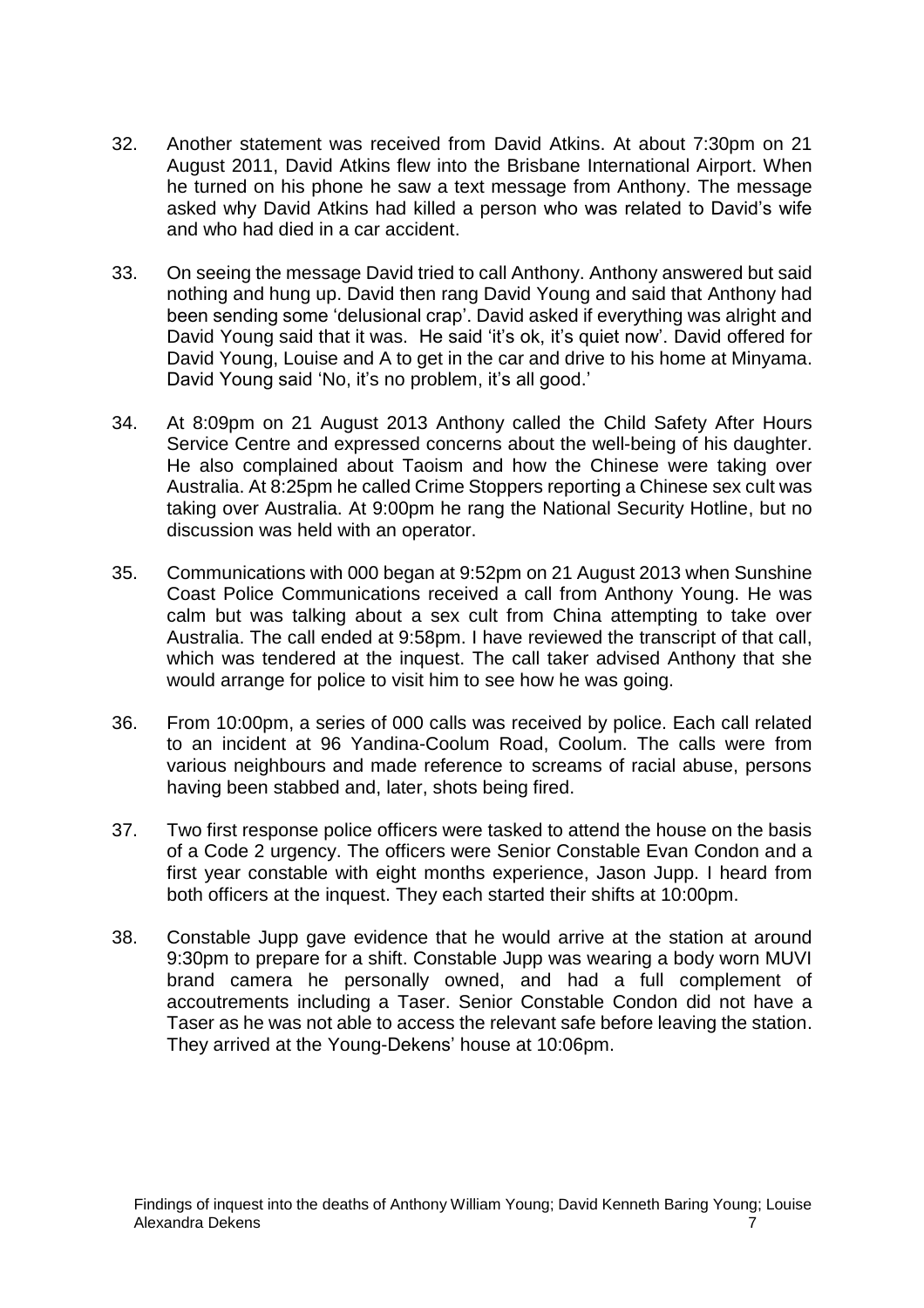- 39. The footage provided by Constable Jupp was played in court at the inquest. 5 As the incident occurred at night, it is not easy to see the details of the events depicted. However, the footage is helpful, as it depicts the police car stopping at 10:06:04pm. The incident is complete by 10:06:13pm. Thus, the events involving Anthony Young take place within nine seconds.
- 40. Both officers gave evidence that when they arrived at the house, the information they had been provided was that the offender may have left the scene in a blue vehicle. They were also informed a young girl was possibly still inside the house. Upon pulling over to the curb they saw a male person. They did not know who he was at the time, but it is clear on the evidence that he was later identified as Anthony Young.
- 41. Senior Constable Condon said that Anthony was standing in the front driveway of 96 Yandina-Coolum Road. He was initially in a position described in the respective re-enactment interviews as 'submissive' or 'calm'. His hands were by his side and he watched the police car go past.
- 42. As they had been informed that the offender had left the scene, the officers understandably thought the person standing in the driveway might have been the informant. Constable Jupp, who was driving, parked the car and Senior Constable Condon opened his car door to get out of the vehicle. As he stood up, Senior Constable Condon identified himself to Anthony by saying, 'it's the police, mate'.
- 43. As he said this, Anthony immediately advanced towards Senior Constable Condon and raised his right hand, which held a large bladed machete. He was warned to 'just stop there', and Senior Constable Condon began to move backwards. Constable Jupp, who was moving around the back of the vehicle, unclipped his firearm and took the two safety catches off. Anthony took two more steps towards Senior Constable Condon after he 'picked up the pace'.
- 44. At this point in the footage from Constable Jupp's camera, the silhouette of a person can be seen across the white besser brick wall of number 98 Yandina-Coolum Drive with an arm extended and a bladed object in their hand. I am satisfied that the object was the machete in Anthony Young's hand.
- 45. Having regard to the re-enactment interviews of each of the officers, the footage, and having heard the oral evidence of the officers, I am satisfied that Anthony came within less than two metres of Senior Constable Condon, slashing the machete in an aggressive manner. He was told to 'drop the knife' three times by both Senior Constable Condon and Constable Jupp before the first shot was fired.

<sup>5</sup> Exhibits D28.1- D28.4

Findings of inquest into the deaths of Anthony William Young; David Kenneth Baring Young; Louise Alexandra Dekens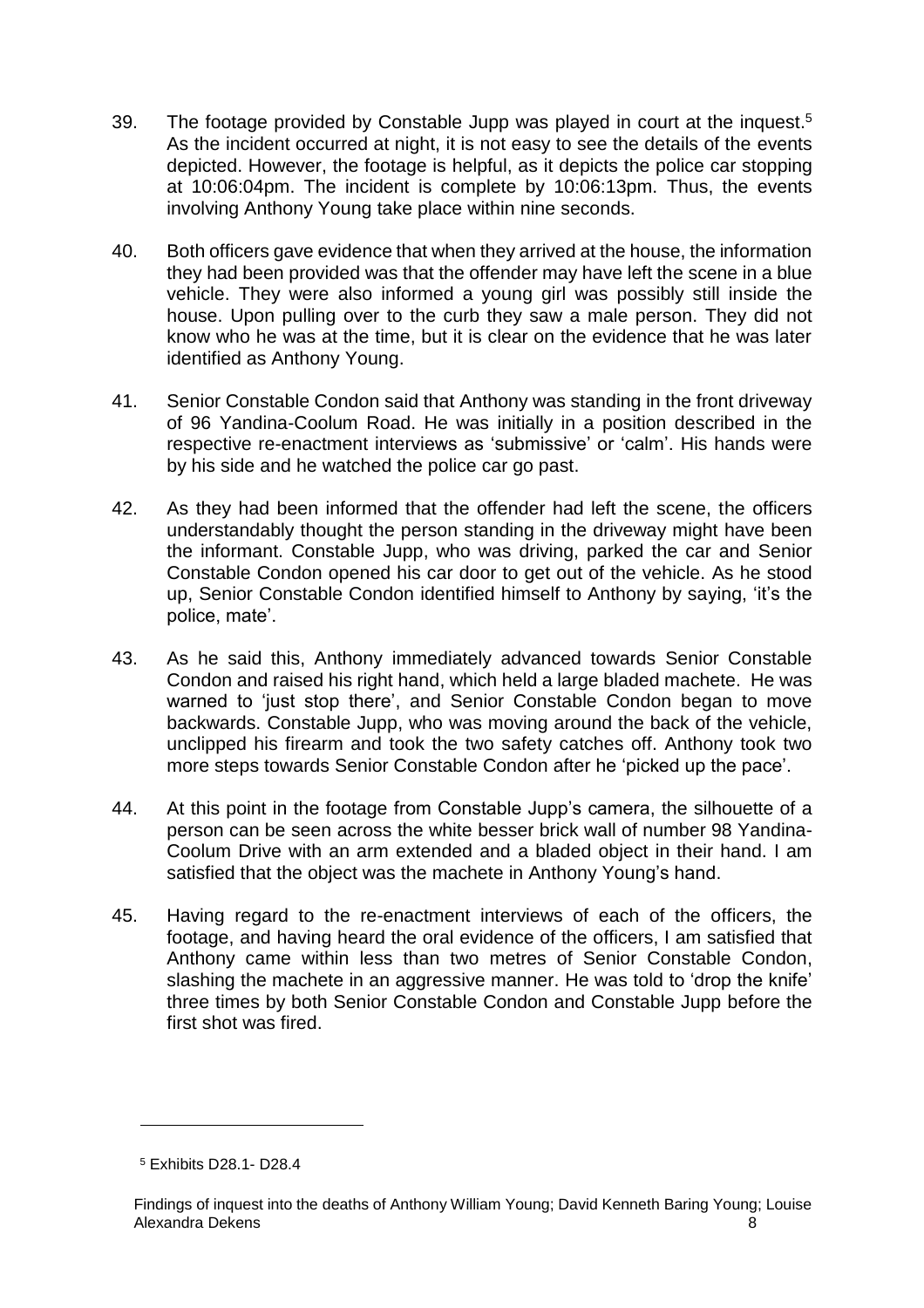- 46. Senior Constable Condon continued to retreat and then discharged his firearm once, and then a further four times, in a string of shots. Constable Jupp did not discharge his firearm at any stage. Constable Jupp confirmed in his evidence to the inquest the first shot did not seem to have any effect on Anthony as he kept moving with the machete and knife toward Senior Constable Condon, who had backed into a no-standing sign on the footpath. Senior Constable Condon felt Anthony Young brush against him as he fell to the footpath.
- 47. Constable Jupp immediately called for Queensland Ambulance Service (QAS) assistance and advised Police Communications that shots had been fired. Anthony was placed in the recovery position by Senior Constable Condon, who tried to reassure Anthony and elected not to place handcuffs on him. Anthony can be heard on the video recording repeatedly saying 'Taoism is dead'. A dog squad officer, Sergeant Craig Law, was the first police officer on the scene, subsequent to that call.
- 48. The QAS arrived on the scene by 10:14pm and Anthony was taken to Nambour General Hospital by ambulance. He resisted the attempts of QAS officers to help him by pulling off the oxygen mask, monitoring equipment and lines and struggling with officers en route.<sup>6</sup> He died subsequently during surgery at the hospital.
- 49. The incident was also witnessed by Mr Dusan Milojevic, who lives opposite 96 Yandina-Coolum Road. In a walk-through interview with police, <sup>7</sup> he said that he saw Anthony standing on his driveway for around five minutes after earlier hearing screams from a woman. He said that as soon as the police got out of their car he saw Anthony run at them; holding something long and shiny in his right hand. He went directly for the officer from the passenger side of the police vehicle. He heard the police yelling at him to drop it or get down. He said that the man got very close to the officer before being shot.

#### <span id="page-9-0"></span>*David Young and Louise Dekens*

- 50. After Anthony was shot, the bodies of David Young and Louise Dekens were located in their home by Constable Jupp and Dog Squad Officer, Sergeant Craig Law. The body camera footage clearly shows the process of their bodies being located and the house being cleared.
- 51. QAS officers attended to both David and Louise but they were pronounced deceased at the scene. Constable Jupp confirmed in his evidence that they had no signs of life. Their deaths were the subject of a separate police investigation led by Plain Clothes Constable Brooke Stirton of the Sunshine Coast CIB.

<sup>6</sup> Exhibit C29

<sup>7</sup> Exhibit B34

Findings of inquest into the deaths of Anthony William Young; David Kenneth Baring Young; Louise Alexandra Dekens 9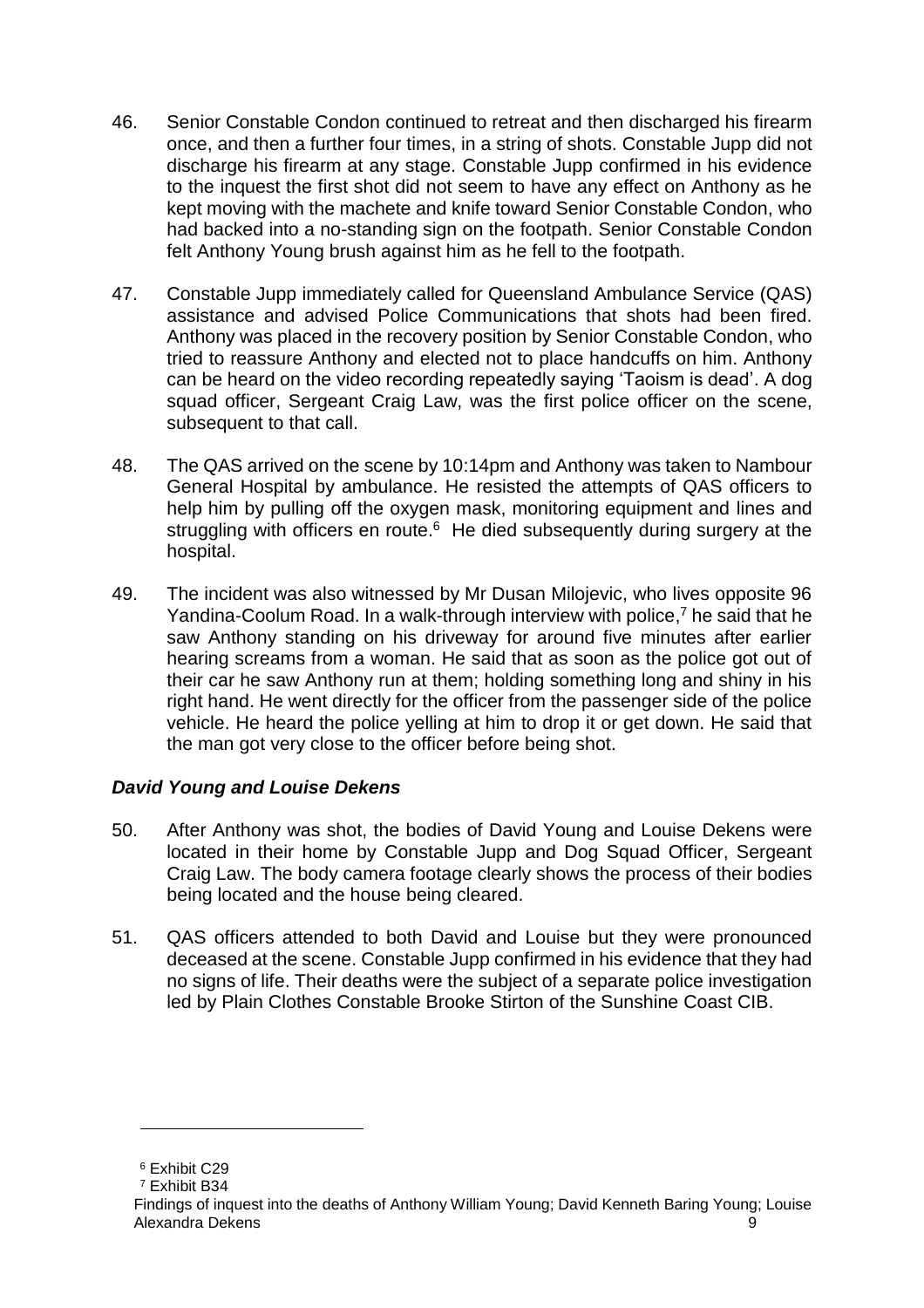- 52. The only direct evidence about what occurred inside the residence in the lead up to the deaths is from A, David and Louise's daughter. A was aged just 12 years at the time of their deaths. An interview was conducted with her in accordance with the provisions of s. 93A of the *Evidence Act 1992*. Given A's age, I did not consider that it was appropriate for her to be required to recount at the inquest what she saw that night. I considered it sufficient that I rely on the contents of her s. 93A interview.
- 53. In that interview, A confirms that just before she went to bed on 23 August 2013, her mother and father were at home and she thought her uncle, Anthony, was upstairs cooking in the self-contained area of the house where he was staying.
- 54. A was woken by the sounds of yelling and angry voices. She could not recall what was actually said when she heard the yelling. She walked out of her bedroom and saw David standing with his back to her. He was dressed in his night attire, had nothing in his hands and had blood over his back. Anthony was standing in front of David and holding what she thought was a knife in his hand. This occurred near the kitchen area. A yelled at Anthony to stop but he did not listen.
- 55. A saw Anthony stab David by raising what she believed to be a knife. She saw him stab her father in his front area once. She then saw her father fall forward to the ground face down.
- 56. A then heard Louise yelling at Anthony to stop, before seeing her start running towards the front door. However, she looked like she may have been injured because she was trying to run but was not able to move very quickly. A then saw Anthony run after Louise and from behind saw him stab Louise once in the back area. Louise kept moving in the same direction for a short distance, but then fell to the ground.
- 57. A then saw Anthony keep going out the front door and did not know where he went. A ran out the front door of her house and saw her neighbour, Russell Evans, standing on his trampoline. He called for her to come into his house which she did. She then saw Anthony walking out the front area of the house carrying what looked like a big pole, or something like that. She heard some yelling and then heard three or four big bangs like a gun but thought it was Anthony banging the pole against the fence or something like that.
- 58. Russell and Leanne Evans provided statements to police. I heard evidence from Russell Evans at the inquest. It is clear from his evidence that the Evans family had been close neighbours to David and Louise for some 10 years. Mr Evans had worked with David Young and had observed arguments between David and Anthony. However, he said these were never physical apart from one occasion when David physically restrained Anthony.
- 59. Mr Evans had heard arguments between Anthony and Louise Dekens over the previous three months and thought that Louise was afraid of Anthony. She would go the Evans' home after these arguments, including an occasion when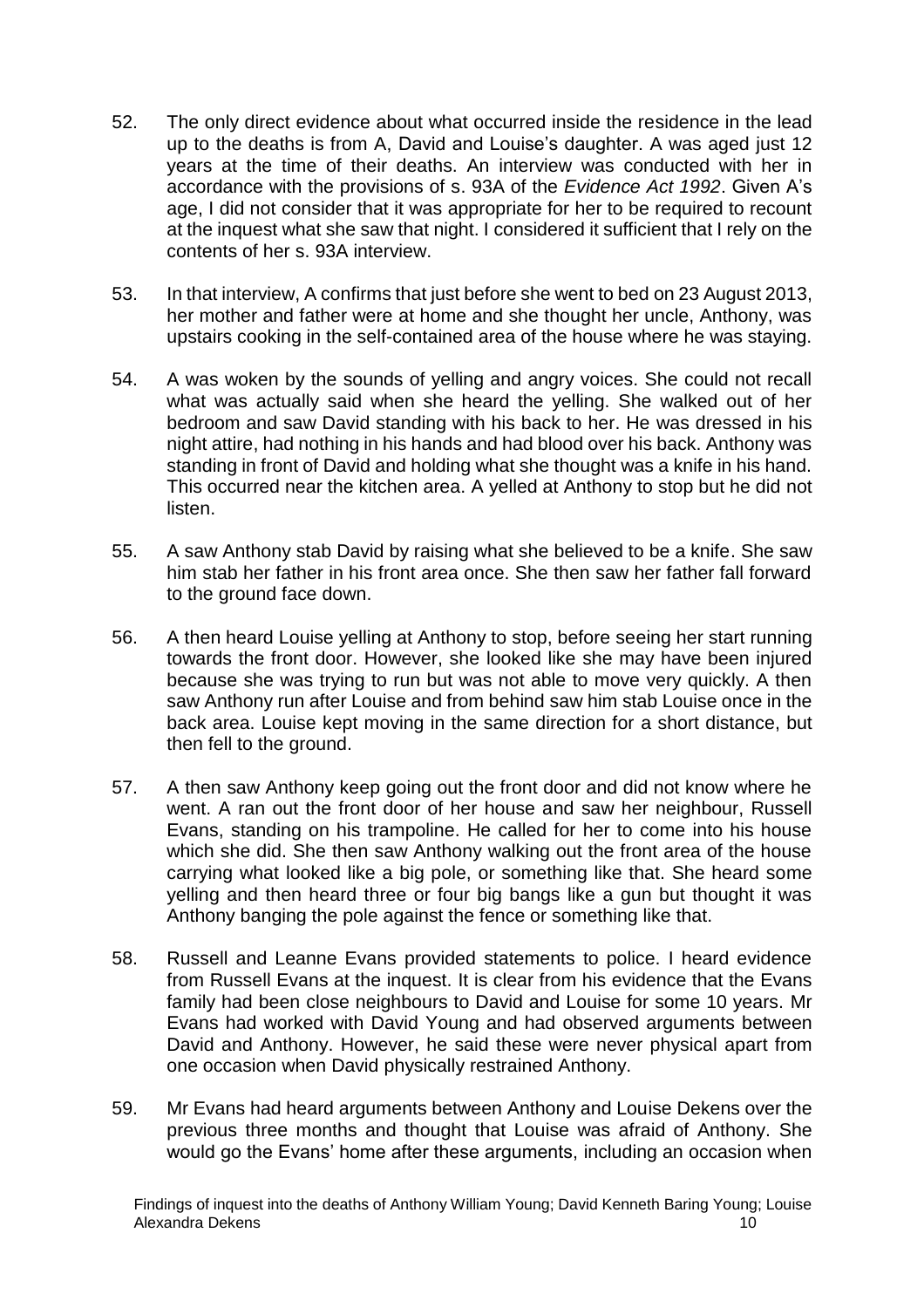Anthony had punched holes in the wall. $8$  Mr Evans understood that it had been agreed that David and Louise would ask Anthony to leave their home.

- 60. Mr and Mrs Evans were home at the time of the incident and provided helpful evidence regarding what they could hear happening in the house. At about 9:30-10:00pm, Mr Evans was alerted by the sound of two thuds, which he described as sounding like something heavy hitting the timber floorboards of the Dekens/Young home. He thought David and Anthony were having a fight.
- 61. This caused him to head out to the adjoining fence, where he propped himself up on a trampoline to try and see what was happening. His evidence was that he could not really see anything, but then heard Louise scream out 'Oh my god' three times. This caused him to get his wife to call 000 He saw A looking out one of the windows of the house, and could see Anthony (at least from his shoulders upwards) moving around inside the house, but at the back near the bedrooms.
- 62. He managed to get A's attention, and told her to head to 'the tree', which was described as a mango tree along the boundary of their properties, situated about halfway along David and Louise's driveway. Mr Evans then left his property and proceeded to pick A up from that tree, thus having to enter David and Louise's driveway. He thought Anthony was still in the house at that point and recalled hearing him walking around inside. This is somewhat inconsistent with A's version, who said that when she exited the house Anthony had also exited. Given the obvious trauma associated with A's account of what happened, I accept Mr Evans' evidence in this regard.
- 63. Mr and Mrs Evans ultimately assisted with getting A out of the house, and bringing her to safety, at a time where Anthony was still nearby. Mr Evans gave evidence that once he was inside his home he locked the doors, and then could see Anthony at his front gate. He had his right arm raised, and was holding a knife. He was talking 'jibberish', and saying things about the Government.
- 64. Mr Evans recalled in his first interview with Constable Jupp that Anthony was saying things like 'killing all of Australia' and wanting to kill Russell and his family. Mr Evans thought Anthony was at his front gate for up to five minutes, long enough for Mr Evans to retrieve a metal pole to arm himself, as he thought Anthony was going to enter his property. Mr Evans then heard gun shots, but did not see the police, or the shooting occur.
- 65. I am satisfied that if the police had not arrived in a timely manner, it is likely that the Evans family and A would have also been harmed by Anthony.

<sup>8</sup> Exhibit B16

Findings of inquest into the deaths of Anthony William Young; David Kenneth Baring Young; Louise Alexandra Dekens 11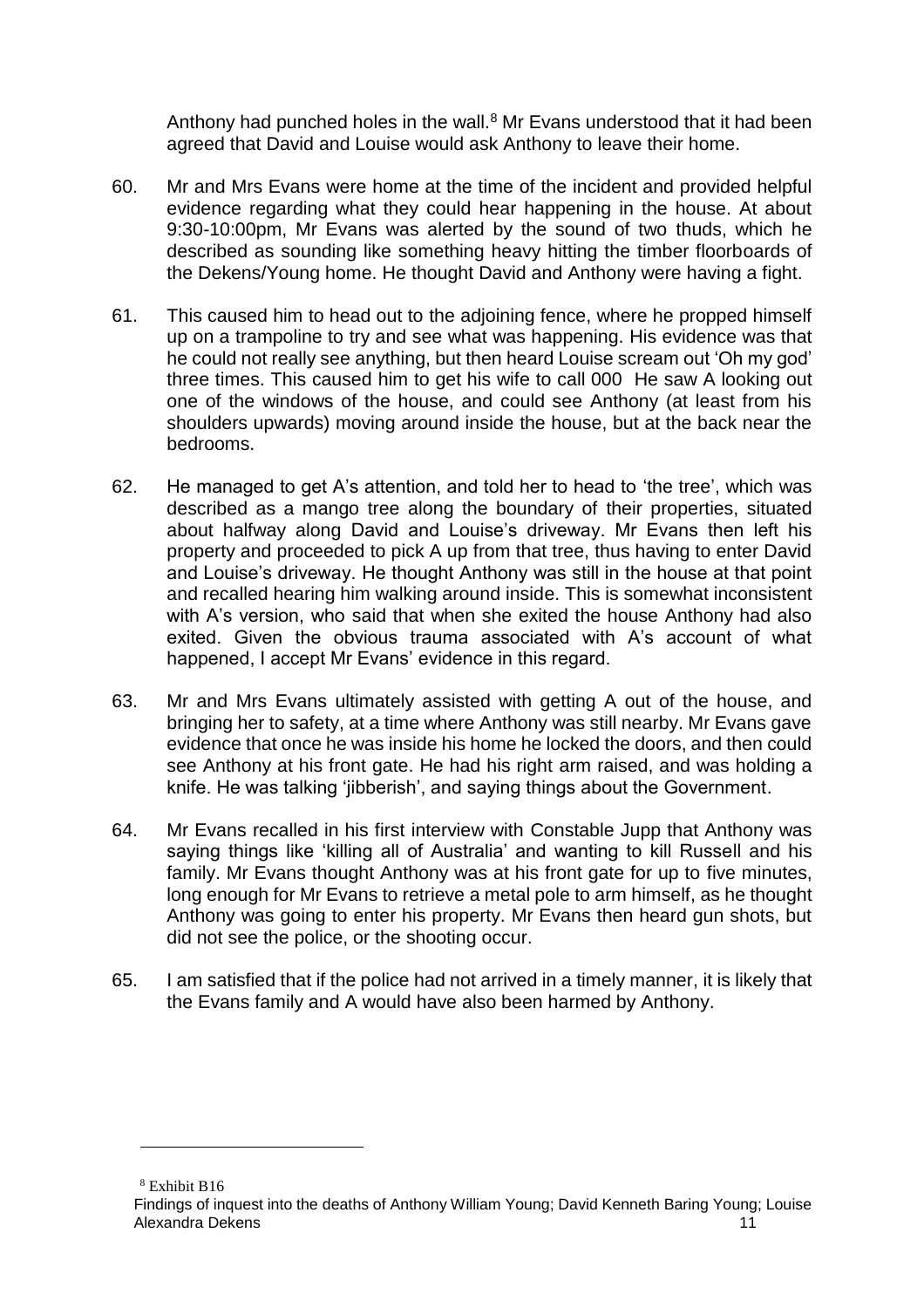### <span id="page-12-0"></span>*Autopsy results*

#### *Anthony Young*

- 66. Forensic pathologist, Professor Peter Ellis, conducted a full internal autopsy examination on 23 August 2013. Professor Ellis attended the address where the shooting took place at about 7:00am on 22 August 2013.
- 67. The examination confirmed the presence of four gunshot wounds, each of which had an associated exit wound. Only one of the gunshot wounds was considered to be critical and ultimately fatal. The wounds were as follows:
	- Wound 1 entered at the end of the penis and damaged the shaft of the penis and the left testis before exiting below the left buttock.
	- Wound 2 considered to be the critical wound damaged the intestine, mesentery and inferior vena cava (large vein in the abdomen) before exiting in the lower back.
	- Wound 3 perforated from the front of the left upper arm to the inside of the back of the left upper arm.
	- $\bullet$  Wound 4 entered the top of the left side of the back, fractured the top of the humerus and exited on the back of the left upper arm.
- 68. Professor Ellis noted that extensive surgery and blood transfusions had taken place before death occurred. As a result, blood samples for toxicology testing were taken from blood taken shortly after admission to the hospital. These samples showed recent cannabis use together with a drug most probably given as part of emergency medical management. No alcohol or other drugs were detected.
- 69. Professor Ellis determined the cause of death to be from 'gunshot wounds to body and arm'.

#### *David Young*

- 70. A full internal autopsy examination was conducted by forensic pathologist, Professor Peter Ellis, on 27 August 2013. Professor Ellis attended the address where the shooting took place at about 7:00am on 22 August 2013.
- 71. Examination confirmed the presence of a number of stab wounds, the most serious occurring in the back (wounds 8 and 11). These wounds penetrated both lungs and the left pulmonary artery causing catastrophic bleeding into both chest cavities as well as collapsed lungs. These would have been sufficient, by themselves, to cause the death. The sharpness of the point of the knife meant that only moderate force was required to inflict these injuries.
- 72. Other superficial wounds were noted including a small wound on the side of the neck as well as several wounds on the head. Of the head wounds, at least one was associated with significant injury to the outside of the skull and involved actual penetration. However, there was no evidence of intracranial damage.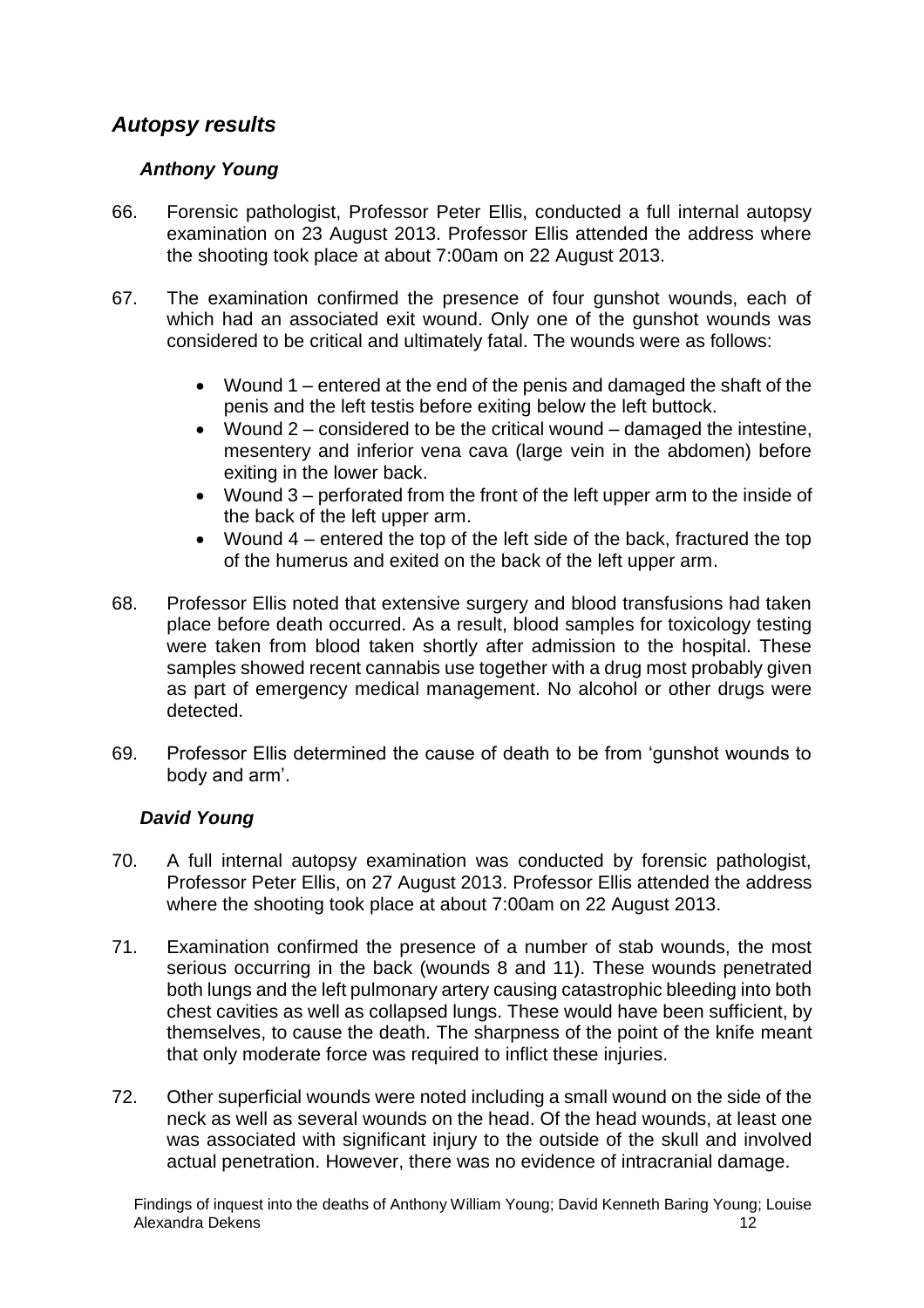- 73. Other abrasions were noted, particularly, on the left arm, which did not involve breaking of the skin. It is likely these wounds were inflicted by the machete as opposed to the knife.
- 74. Professor Ellis concluded that the cause of death was from stab wounds to the chest and head.

#### *Louise Dekens*

- 75. A full internal autopsy examination was conducted by forensic pathologist, Professor Peter Ellis, on 26 August 2013.<sup>9</sup>
- 76. Examination revealed the presence of two penetrating stab wounds in the chest one of which originated at the front and one at the back. The chest wound in the front perforated the pulmonary arterial trunk just above the heart before entering the left lung. In the lung it severed one of the main bronchi. It would have caused severe haemorrhage and fatal loss of blood as well as significant interference with normal pulmonary function.
- 77. The stab wound at the back also perforated the left lung and would have contributed to death by causing further blood loss and, possibly, interfering with normal pulmonary function. An incised wound on the left shoulder was most likely caused by a glancing blow of the same weapon. It damaged skin, subcutaneous tissue and superficial muscle only. Several other small superficial wounds were observed but were not of any clinical significance.
- 78. Professor Ellis concluded that cause of death was from stab wounds of the chest.

# <span id="page-13-0"></span>**The investigation**

- 79. Detective Inspector David Hickey from the QPS Ethical Standards Command (ESC) conducted an investigation into the circumstances leading to the deaths. Detective Inspector Hickey prepared a very comprehensive report in relation to Anthony Young's death<sup>10</sup> and gave evidence at the inquest.
- 80. Upon being notified of the deaths, Inspector Hickey attended the scene at 1:00am and an investigation ensued. The investigation was informed by statements and recorded interviews with:
	- police officers involved;
	- attending QAS staff;
	- neighbours of the residence; and
	- next of kin.

<sup>9</sup> Exhibit A2.2.

<sup>10</sup>Exhibit A5

Findings of inquest into the deaths of Anthony William Young; David Kenneth Baring Young; Louise Alexandra Dekens 13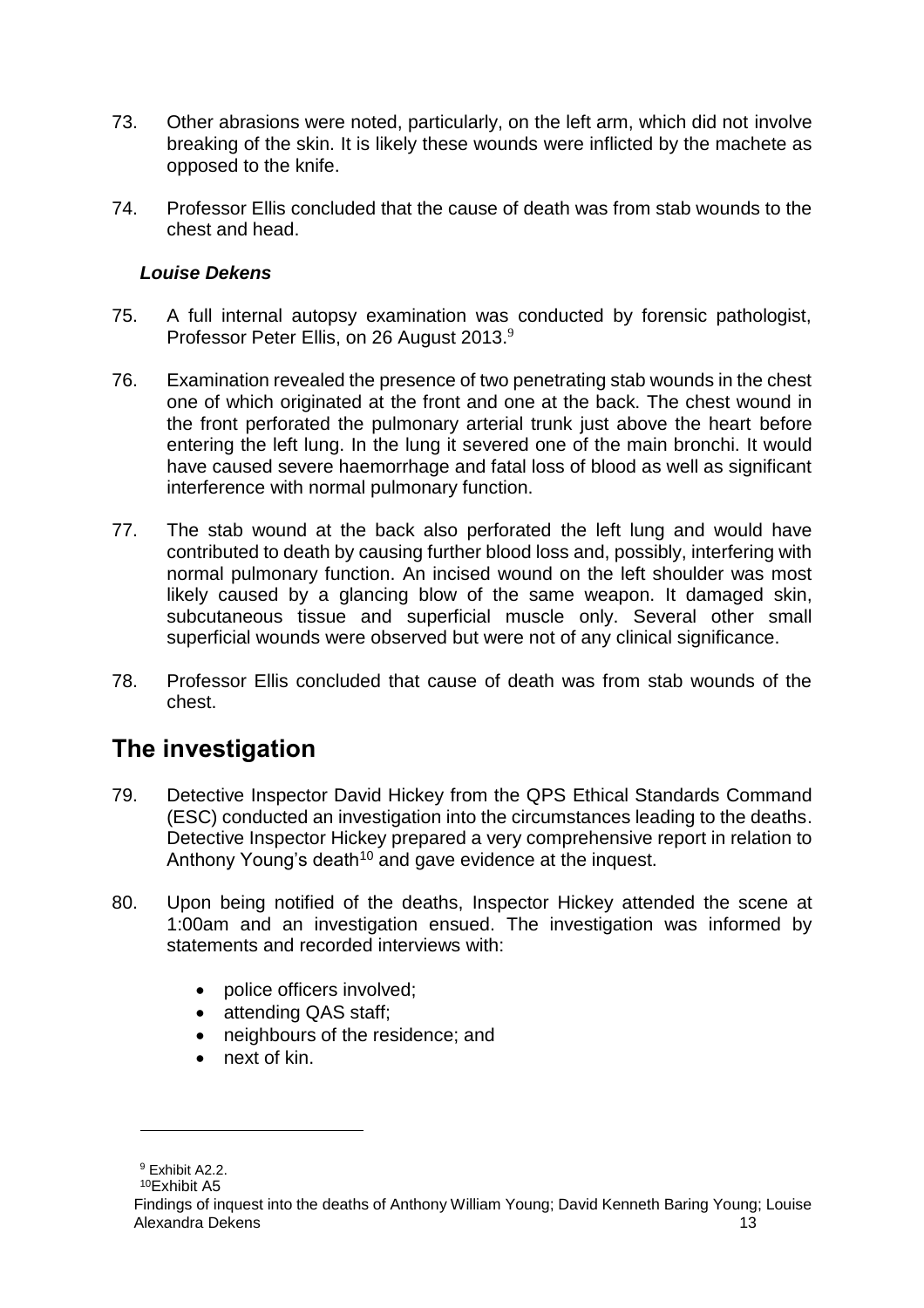- 81. Forensic analysis was conducted and photographs were taken. All of the police investigation material was tendered at the inquest. I am satisfied that each of these deaths has been thoroughly and professionally investigated.
- 82. With respect to the use of lethal force, Detective Inspector Hickey's report noted that police are taught not to use firearms against another person except in selfdefence or in the defence of others against the imminent threat of death or serious injury; to prevent the commission of a particularly serious crime involving grave threat to life; to arrest a person presenting such a danger and resisting their authority; or to prevent the person's escape, and only when less extreme means are insufficient to achieve these objectives.<sup>11</sup>
- 83. Detective Inspector Hickey's report stated that QPS policy was that firearms should only be used by police where there is a need to preserve life (whether that is the officer's life, the life of the officer's partner or that of any other person – such as a hostage or innocent bystander), from an imminent threat and there is no other way to stop the threat. He stated:

*Due to the nature and immediacy of such an imminently lethal threat, it is essential that the police response is also immediate to completely incapacitate the threat. Immediate and complete incapacitation means causing sufficiently serious injury to the subject person.<sup>12</sup>*

- 84. Senior Sergeant Damien Hayden, Officer in Charge of the Operational Skills Training Unit, Queensland Police Service Education and Training Command, provided a statement to the inquest. Senior Sergeant Hayden reviewed the use of force by Senior Constable Condon in the context of QPS policies and procedures in place at the time of Anthony Young's death.
- 85. Senior Sergeant Hayden concluded that the actions of Senior Constable Condon in deploying lethal force were fully justified. His actions were in response to an honestly perceived imminent and legitimate threat to his life from an armed person in possession of a machete and a knife who was in the overt act of committing a serious indictable offence against Senior Constable Condon.
- 86. After considering all the evidence, I consider that if Anthony Young had not been shot by Senior Constable Condon he would have proceeded to attack him

<sup>11</sup> Drawing on the authority in s. 616 of the *Police Powers and Responsibilities Act 2000* - Power to use force against individuals in critical situations

<sup>12</sup> QPS officers are taught to aim for the 'armpit hold' as the most appropriate target area when electing to use lethal force. The armpit hold is at the centre of an imaginary transverse crosssectional line between the two armpits of the human body (roughly centred on the heart/aorta and lungs).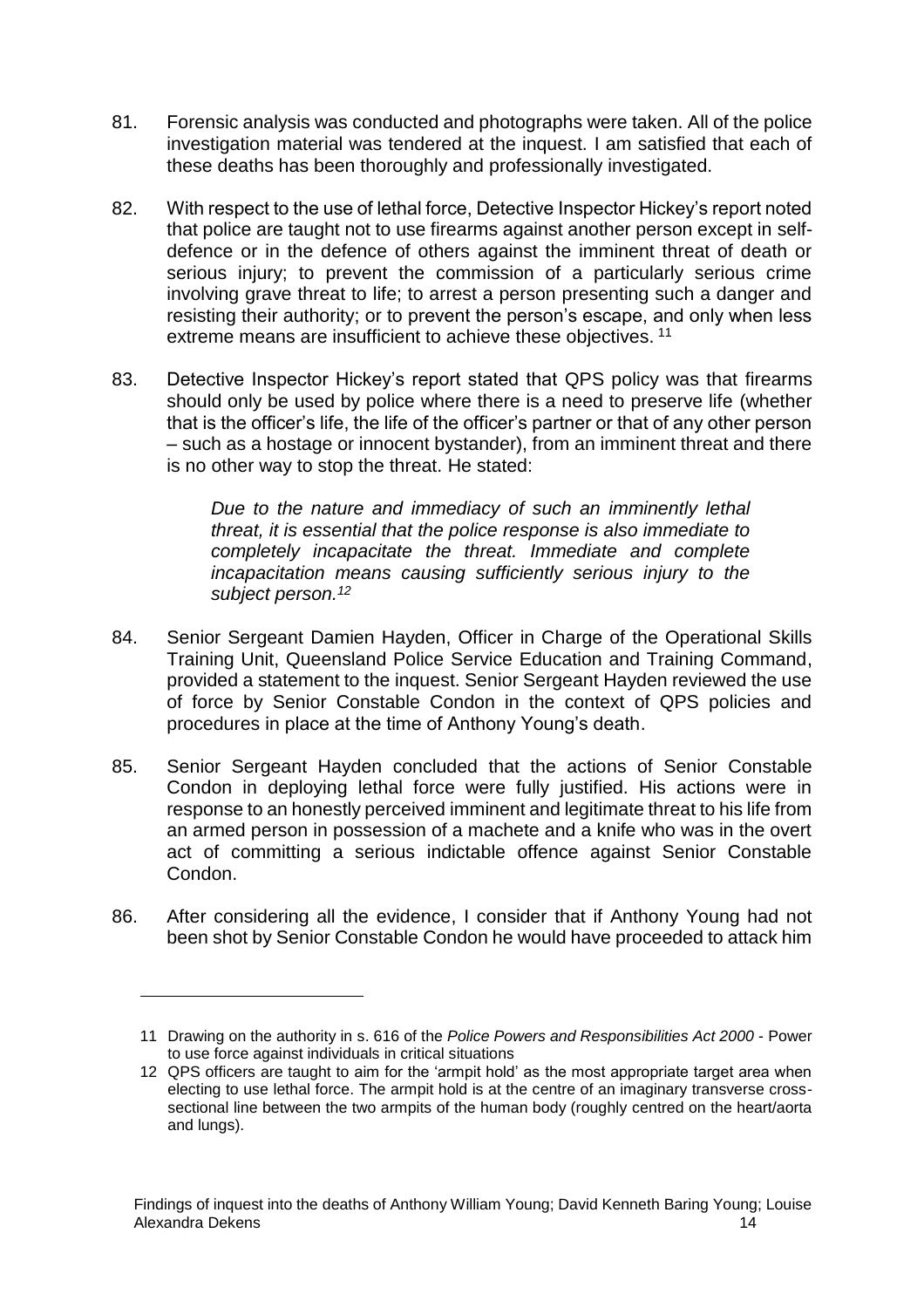with the machete and knife in his possession at the time. I agree with Senior Sergeant Hayden's conclusions.

- 87. Broader issues in relation to the use of lethal force by QPS officers will be considered in the second phase of this inquest.
- 88. The ESC investigation concluded that Senior Constable Condon's actions were lawful, authorised and justified. It also found there was no misconduct displayed by any of the officers involved and further concluded that no disciplinary proceedings were warranted. I agree with these conclusions.
- 89. Detective Inspector Hickey said in his evidence that the only thing the officers might have done differently was not to immediately approach 96 Yandina-Coolum Road, but instead to wait for back up to arrive. However, when asked if this might have ultimately changed the outcome, he did not think it would have. Considering the events that had taken place prior to the arrival of police, I agree with that conclusion.
- 90. Detective Inspector Hickey recommended that body worn cameras be implemented service-wide. As well as capturing some aspects of the shooting, the footage in this case very helpfully depicted Officers Jupp and Condon being separated after the shooting (and showed that they were aware of the need for this to occur), and demonstrated that the directives of Detective Inspector Hickey were carried out in terms of seizure of weapons, having the Officers relieved of duty, and being told that ESC was on the way to commence interviews.
- 91. I note that by Commissioner's Instruction 1/2015, effective from 16 October 2015, the QPS has commenced the State wide roll-out of QPS issued body worn cameras. A storage facility for audio and video recordings made by officers has been approved. The roll-out is starting within the Gold Coast District and the Road Policing Command. Officers with privately owned body worn cameras in all parts of the State have also been directed to comply with Instruction 1/2015.
- 92. The police investigation into the deaths of David and Louise, run by Plain Clothes Constable Brooke Stirton, appropriately concluded that Anthony Young was responsible for their deaths and that his mental state played a role. The investigation concluded that David was killed first in the kitchen area. Louise was then killed while attempting to flee. I also accept these conclusions.

## <span id="page-15-0"></span>**Findings required by s. 45**

93. I am required to find, as far as is possible, the medical cause of death, who the deceased person was and when, where and how he or she came by their death. As a result of considering all the material contained in the exhibits, I am able to make the following findings:

#### **Anthony Young**

Findings of inquest into the deaths of Anthony William Young; David Kenneth Baring Young; Louise Alexandra Dekens 15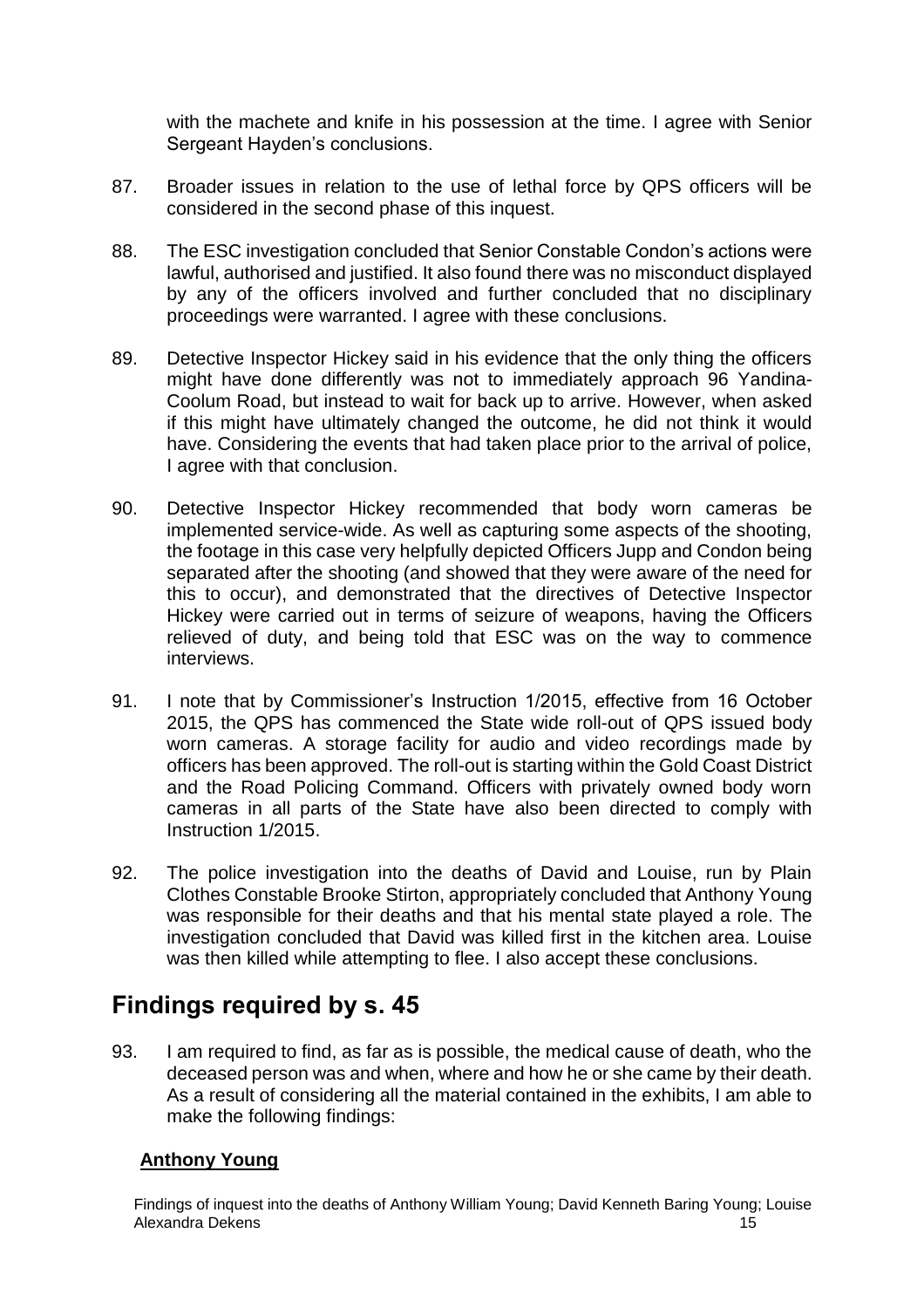| Identity of the deceased | Anthony William Young. |
|--------------------------|------------------------|
|--------------------------|------------------------|

- **How he died** Mr Young died from multiple gunshot wounds to his body and arm. His death occurred after he had killed his brother, David Young, and his brother's partner, Louise Dekens with whom he had been living. He was subsequently shot by a police officer acting in the course of his duty who reasonably believed he would be killed by Mr Young.
- **Place of death** He died at the Nambour General Hospital at Nambour in the State of Queensland.
- **Date of death He died on 22 August 2013.**
- **Cause of death** Mr Young died from multiple gunshot wounds to the body and arm.

#### **David Young**

**Identity of the deceased** David Kenneth Baring Young.

- **How he died** Mr Young died from multiple stab wounds inflicted on his chest, back and head. His brother, Anthony Young, who had been living with David and his partner Louise Dekens, experienced a marked deterioration in his mental health prior to the death and subsequently stabbed David multiple times with a knife.
- **Place of death** He died at Coolum in the State of Queensland.
- **Date of death He died on 21 August 2013.**
- **Cause of death** Mr Young died from a multiple stab wounds to the chest and head.

#### **Louise Dekens**

- **Identity of the deceased** Louise Alexandra Dekens.
- **How he died** Ms Dekens died from two stab wounds to the chest, one penetrated through the front and one through the back. Anthony Young, who had been living with Louise and her partner, David Young, experienced a marked deterioration in his mental health prior to the death and subsequently stabbed Ms Dekens twice with a knife.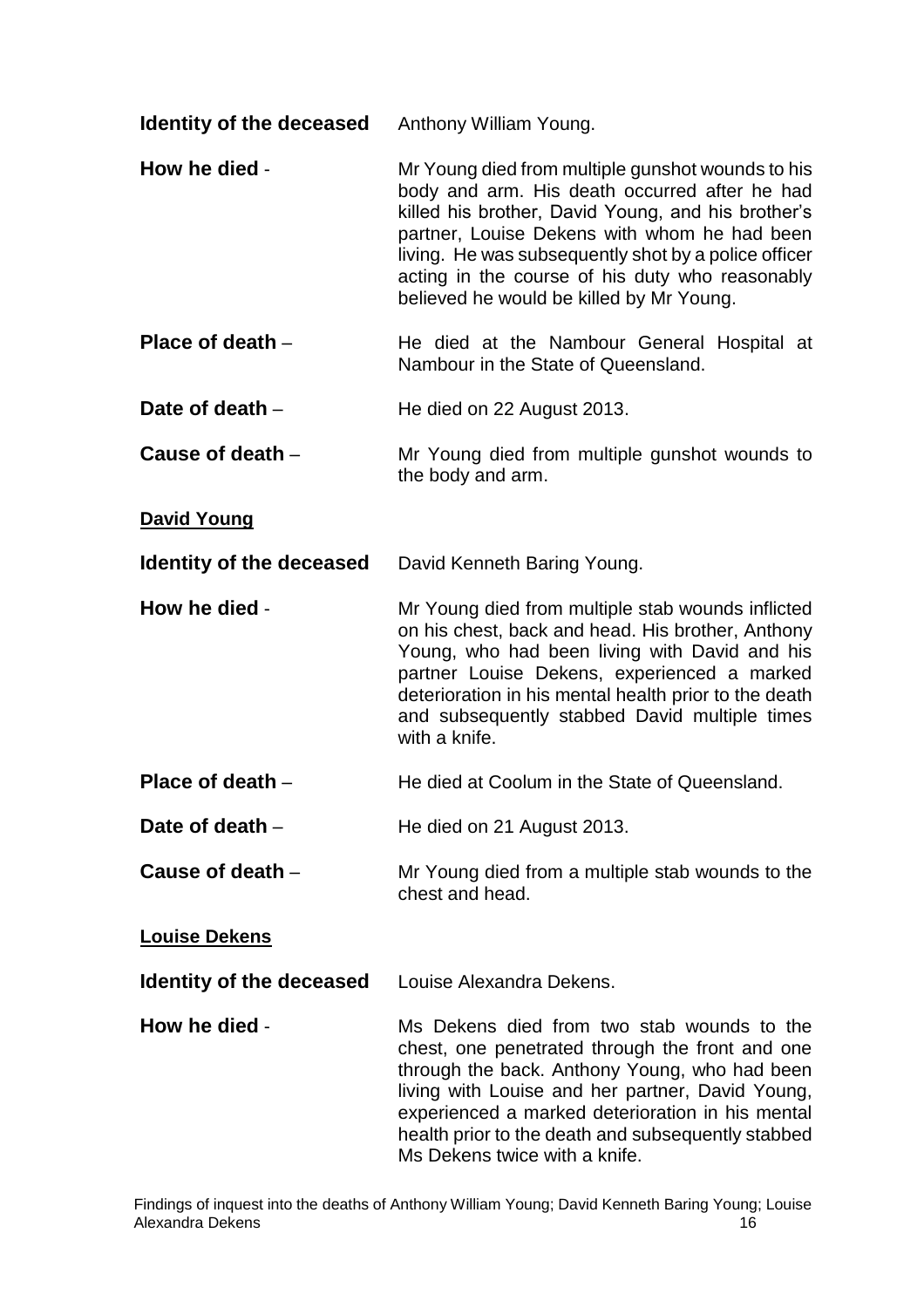| Place of death $-$ | She died at Coolum in the State of Queensland. |
|--------------------|------------------------------------------------|
| Date of death $-$  | She died on 21 August 2013.                    |
| Cause of death $-$ | Ms Dekens died from stab wounds to the chest.  |

#### <span id="page-17-0"></span>*Comments and recommendations*

- 94. I close the inquest into these three deaths with respect to the findings required by s. 45 of the *Coroners Act 2003*. I extend my condolences to the Young and Dekens families.
- 95. Any comments and recommendations under s. 46 of the Act will be considered in the second phase of the inquest.

Terry Ryan State Coroner Brisbane 14 December 2015